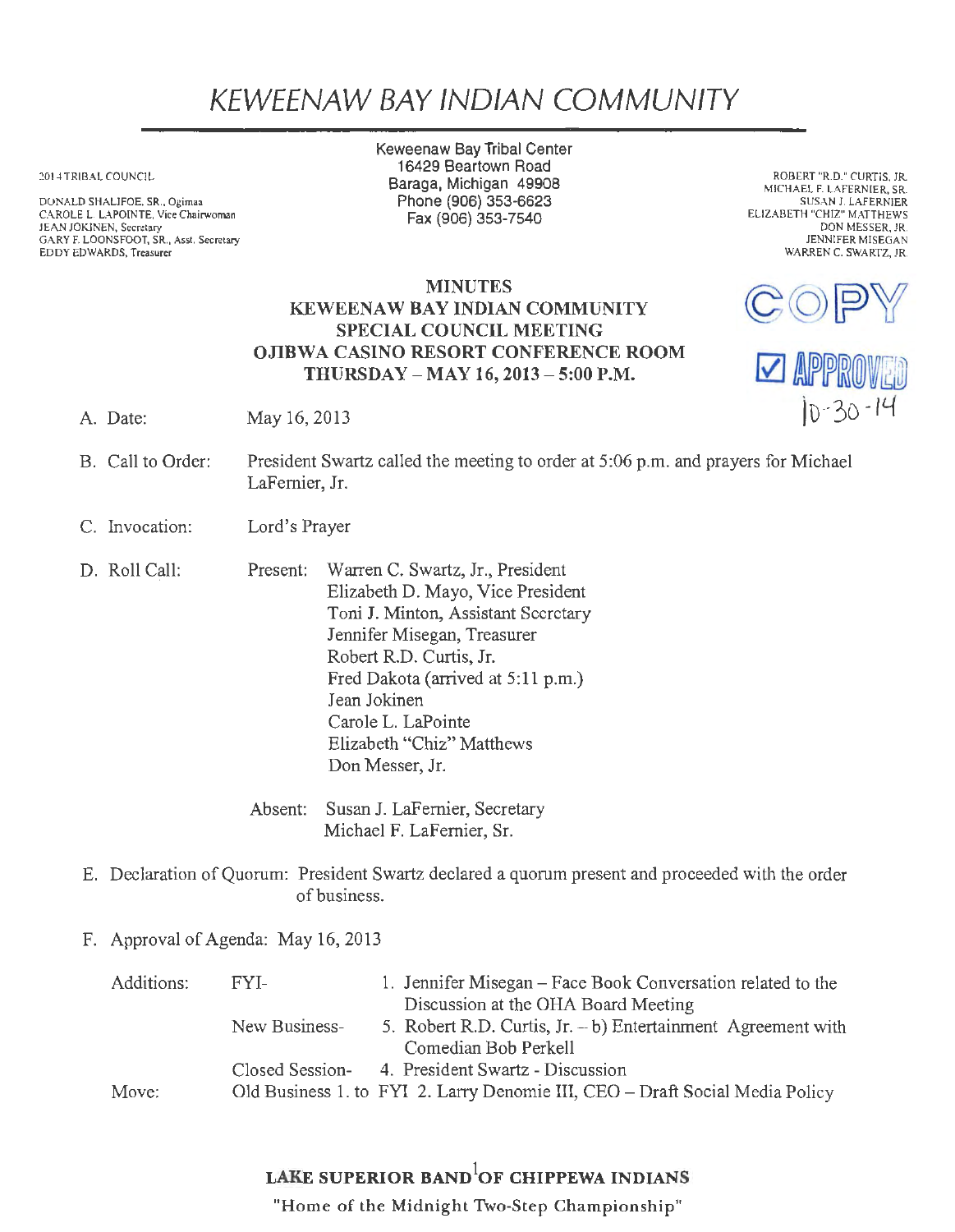MOTION MADE BY JENNIFER MISEGAN TO APPROVE THE AGENDA 'VITH THE CHANGES. SUPPORTED BY CAROLE L. LAPOINTE. EIGHT IN FAVOR (Elizabeth D. Mayo, Toni J. Minton, Jennifer Misegan, Robert R.D. Curtis, Jr., Jean Jokinen, Carole L. LaPointe, Elizabeth "Chiz" Matthews, Don Messer, Jr.), OPPOSED - O, ABSTAINING - 0, THREE ABSENT (Susan J. LaFernier, Fred Dakota, Michael F. LaFernier, Sr.), MOTION CARRIED.

G. For Your Information:

- 1. Jennifer Misegan Face Book Conversation related to the discussion at the OHA Board Meeting
- 2. Larry Denomie III, CEO Draft Social Media Policy for review

## Fred Dakota arrived at 5:11 p.m.

- H. New Business:
	- 1. Dale Dakota, Chief of Police Northern Michigan University Public Safety Institute Law Enforcement Training Request and MOU

MOTION MADE BY ELIZABETH D. MAYO TO APPROVE THE NORTHERN MICHIGAN UNIVERSITY PUBLIC SAFETY INSTITUTE LAW ENFORCEMENT TRAINING REQUEST AND MOU. SUPPORTED BY CAROLE L. LAPOINTE. NINE IN FAVOR (Elizabeth D. Mayo, Toni J. Minton, Jennifer Misegan, Robert R.D. Curtis, Jr., Fred Dakota, Jean Jokinen, Carole L. LaPointe, Elizabeth "Chiz" Matthews, Don Messer, Jr.), OPPOSED - O, ABSTAINING - O, TWO ABSENT (Susan J. LaFernier, Michael F. LaFernier, Sr.), MOTION CARRIED.

2. Bruce LaPointe, Project Manager – Campground Road Pavement Project Phase 1/Phase 2 (2 Bids) - MD Contracting, Inc. Contract/ Agreement

MOTION MADE BY JENNIFER MISEGAN TO APPROVE PHASE ONE AND PHASE TWO CAMPGROUND ROAD PAVEMENT PROJECT BID OF \$653,251.99 TO MD CONTRACTING, INC. AND APPROVE THE CONTRACT. SUPPORTED BY DON MESSER, JR. NINE IN FAVOR (Elizabeth D. Mayo, Toni J. Minton, Jennifer Misegan, Robert R.D. Curtis, Jr., Fred Dakota, Jean Jokinen, Carole L. LaPointe, Elizabeth "Chiz" Matthews, Don Messer, Jr.), OPPOSED - O, ABSTAINING - O, TWO ABSENT (Susan J. LaFernier, Michael F. LaFernier, Sr.), MOTION CARRIED.

3. Marty Curtis, New Day - Drain Line Excavating Bids (2)

MOTION MADE BY CAROLE L. LAPOINTE TO APPROVE THE BID FROM KCO KAHKONEN EXCAVATING, INC. IN THE AMOUNT OF \$10,845.00 FOR THE NEW DAY CENTER DRAIN LINE EXCAVATING. SUPPORTED BY JENNIFER MISEGAN. NINE IN FAVOR (Elizabeth D. Mayo, Toni J. Minton, Jennifer Misegan, Robert R.D. Curtis, Jr., Fred Dakota, Jean Jokinen, Carole L. LaPointe, Elizabeth "Chiz" Matthews, Don Messer, Jr.), OPPOSED - 0, ABSTAINING - O, TWO ABSENT (Susan J. LaFernier, Michael F. LaFernier, Sr.), MOTION CARRIED.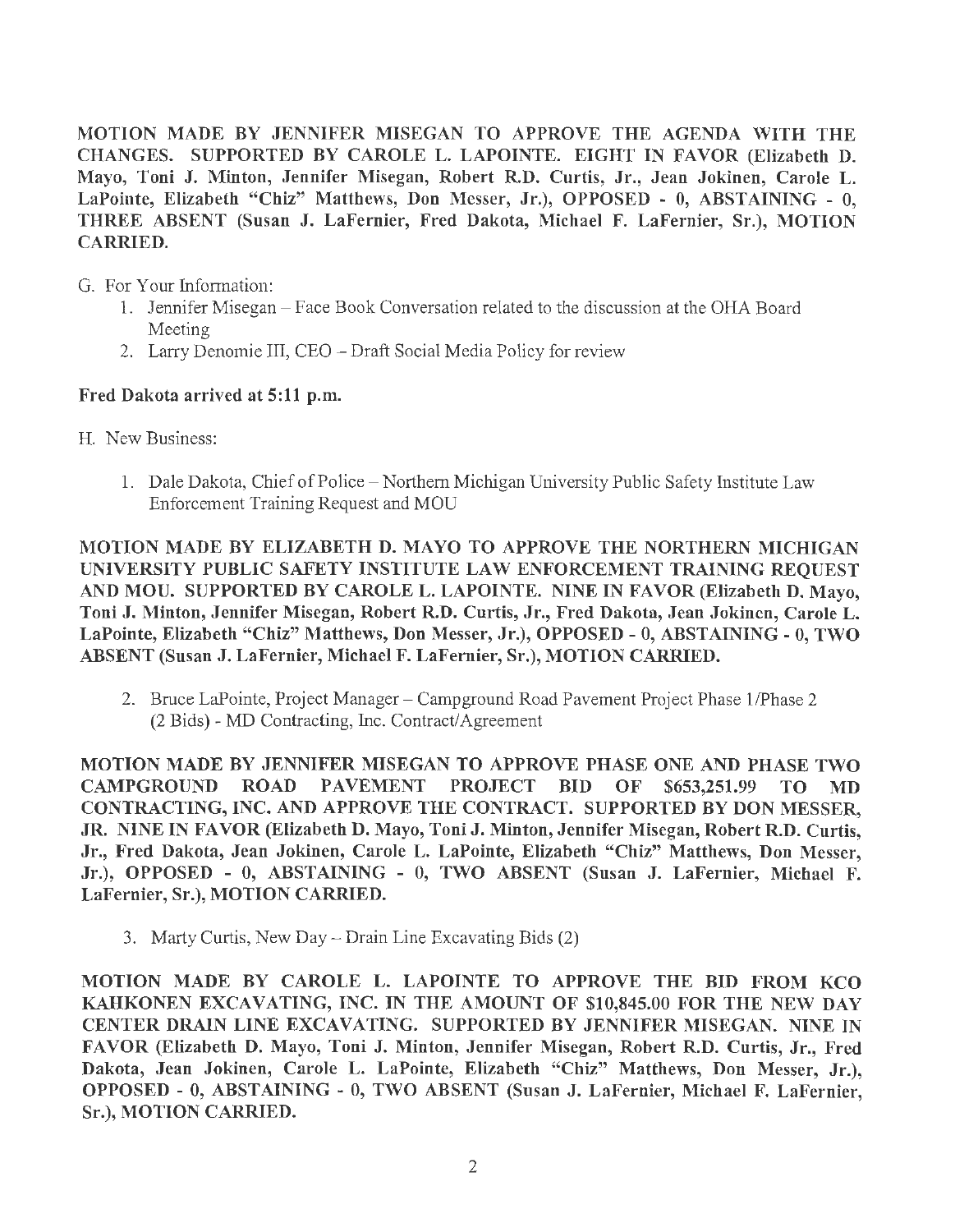- 4. Jennifer Misegan, Treasurer-Review
	- a) Baraga 2% Worksheet
	- b) Marquette 2% Worksheet

Jennifer will calculate the same percentages as last year for Baraga County and bring the Resolutions next week. She will also find a new pass-through agency for UPSET, other than Escanaba, by next week.

- 5. Robert R.D. Curtis, Jr.
	- a) Entertainment Purchasing Agreement with Comedian Bob Perkell 7:00–8:00 p.m. on July 16, 2013

MOTION MADE BY ELIZABETH D. MAYO TO APPROVE \$2,000.00 FOR THE "CLEAN AND SOBER COMEDY AHEAD!" SHOW WITH BOB PERKELL AND TO DRAW A NEW CONTRACT. SUPPORTED BY DON MESSER, JR. NINE IN FAVOR (Elizabeth D. Mayo, Toni J. Minton, Jennifer Misegan, Robert R.D. Curtis, Jr., Fred Dakota, Jean Jokinen, Carole L. LaPointe, Elizabeth "Chiz" Matthews, Don Messer, Jr.), OPPOSED - O, ABSTAINING - 0, TWO ABSENT (Susan J. LaFernier, Michael F. LaFernier, Sr.), MOTION CARRIED.

b) Richard Geroux, Sr. - Donation Request for Grandkids House Repairs

Rick was instructed to obtain bids from Bruce LaPointe or Ojibwa Plumbing and Heating and to attend the next OHA Board meeting scheduled May 28.

6. Larry Denomie III, CEO - Weekly Update

Replace OVW Team Lead Position on the Adjudicating Panel -

MOTION MADE BY JENNIFER MISEGAN TO APPROVE THE TRIBAL COURT ADVOCATE POSITION TO THE ADJUDICATING COMMITTEE. SUPPORTED BY CAROLE L. LAPOINTE. NINE IN FAVOR (Elizabeth D. Mayo, Toni J. Minton, Jennifer Misegan, Robert R.D. Curtis, Jr., Fred Dakota, Jean Jokinen, Carole L. LaPointe, Elizabeth "Chiz" Matthews, Don Messer, Jr.), OPPOSED - O, ABSTAINING - O, TWO ABSENT (Susan J. LaFernier, Michael F. LaFernier, Sr.), MOTION CARRIED.

- 7. Lindy Grell, Tribal Attorney
	- a) John Gervais Renewal Business License Application d/b/a Lucky 7's (Restaurant)

MOTION MADE BY JEAN JOKINEN TO APPROVE THE BUSINESS LICENSE RENEW AL OF THE LUCKY 7'S RESTAURANT FOR JOHN GERVAIS. SUPPORTED BY ELIZABETH D. MAYO. EIGHT IN FAVOR (Elizabeth D. Mayo, Toni J. Minton, Robert R.D. Curtis, Jr., Fred Dakota, Jean Jokinen, Carole L. LaPointe, Elizabeth "Chiz" Matthews, Don Messer, Jr.), OPPOSED - O, ONE ABSTAINING (Jennifer Misegan), TWO ABSENT (Susan J. LaFernier, Michael F. LaFernier, Sr.), MOTION CARRIED.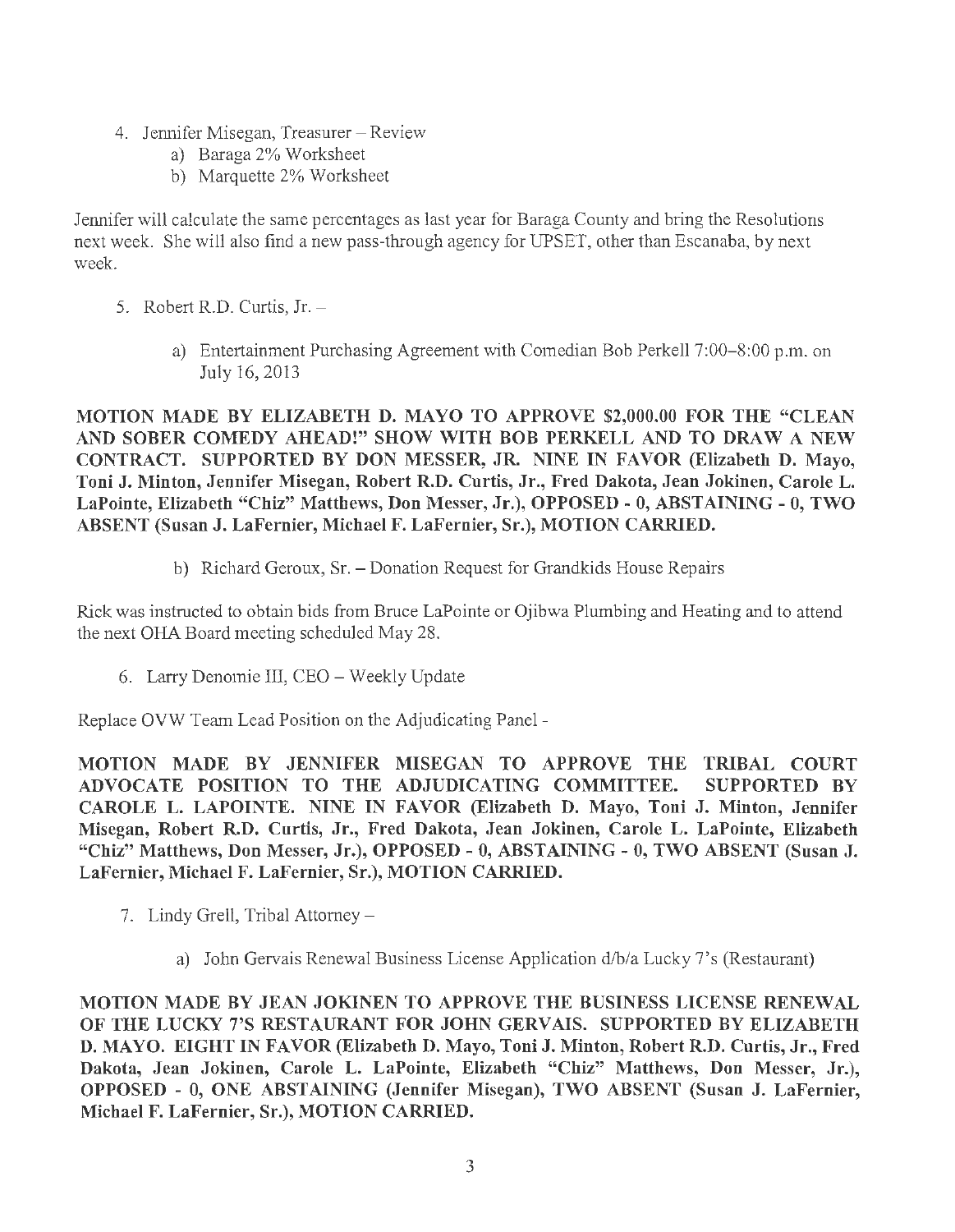b) Joseph LaFernier New Business License Application d/b/a Joe's Custom and Detail (auto body collision and sales) in Baraga, Michigan

MOTION MADE BY ELIZABETH D. MAYO TO APPROVE JOSEPH LAFERNIER'S NEW BUSINESS LICENSE KNOWN AS JOE'S CUSTOM AND DETAIL. SUPPORTED BY DON MESSER, JR. NINE IN FAVOR (Elizabeth D. Mayo, Toni J. Minton, Jennifer Misegan, Robert R.D. Curtis, Jr., Fred Dakota, Jean Jokinen, Carole L. LaPointe, Elizabeth "Chiz" Matthews, Don Messer, Jr.), OPPOSED - O, ABSTAINING - O, TWO ABSENT (Susan J. LaFernier, Michael F. LaFernier, Sr.), MOTION CARRIED.

- I. Closed Session:
	- 1. President Swartz -Adjudication of Jeanne Kauppila for ICW NAdjudication Committee
	- 2. Ron Hueckstaedt, Background Investigator Adjudications for New Committee
	- 3. Larry Denornie III, CEO Personnel Background Adjudication Results and Job Description Review
	- 4. President Swartz Discussion

MOTION MADE BY CAROLE L. LAPOINTE TO GO INTO CLOSED SESSION AT 6:35 P.M. SUPPORTED BY JENNIFER MISEGAN. FIVE IN FAVOR (Toni J. Minton, Jennifer Misegan, Robert R.D. Curtis, Jr., Carole L. LaPointe, Elizabeth "Chiz" Matthews), FOUR OPPOSED (Elizabeth D. Mayo, Fred Dakota, Jean Jokinen, Don Messer, Jr.), ABSTAINING - O, TWO ABSENT (Susan J. LaFernier, Michael F. LaFernier, Sr.), MOTION CARRIED.

Break: 6:36 - 6:47 p.m.

MOTION MADE BY ELIZABETH D. MAYO TO GO INTO OPEN SESSION AT 7:43 P.M. SUPPORTED BY DON MESSER, JR. NINE IN FAVOR (Elizabeth D. Mayo, Toni J. Minton, Jennifer Misegan, Robert R.D. Curtis, Jr., Fred Dakota, Jean Jokinen, Carole L. LaPointe, Elizabeth "Chiz" Matthews, Don Messer, Jr.), OPPOSED - O, ABSTAINING - 0, TWO ABSENT (Susan J. LaFernier, Michael F. LaFernier, Sr.), MOTION CARRIED.

Adjudications -

MOTION MADE BY ELIZABETH D. MAYO TO APPROVE THE ADJUDICATION OF JEANNE KAUPPILA FOR THE ICWA-ADJUDICATION COMMITTEE. SUPPORTED BY TONI J. MINTON. NINE IN FAVOR (Elizabeth D. Mayo, Toni J. Minton, Jennifer Misegan, Robert R.D. Curtis, Jr., Fred Dakota, Jean Jokinen, Carole L. LaPointe, Elizabeth "Chiz" Matthews, Don Messer, Jr.), OPPOSED - 0, ABSTAINING - O, TWO ABSENT (Susan J. LaFernier, Michael F. LaFernier, Sr.), MOTION CARRIED.